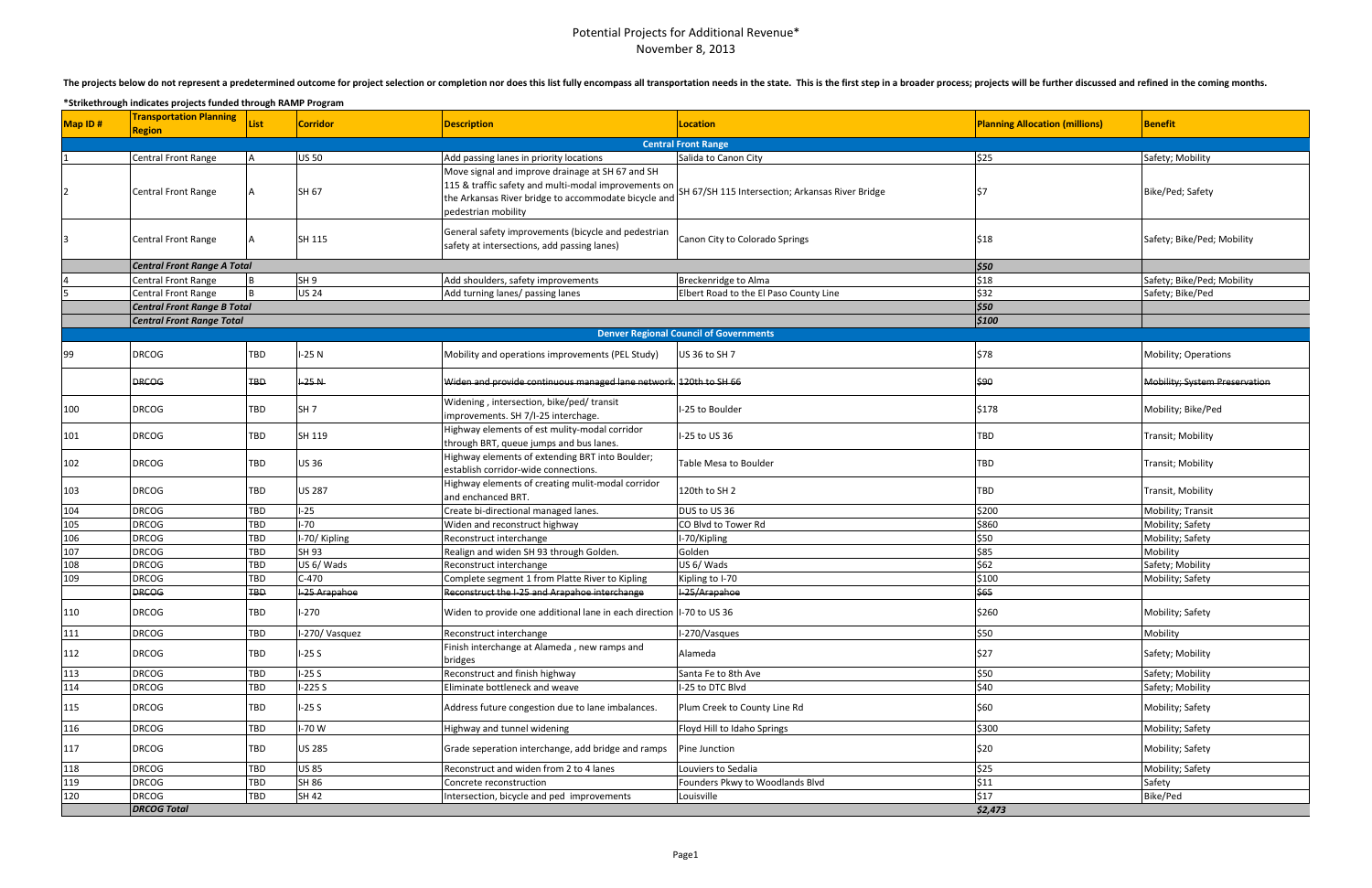| Map ID# | <b>Transportation Planning</b><br><b>Region</b> | List | <b>Corridor</b> | <b>Description</b>                                                                        | Location                                    | <b>Planning Allocation (millions)</b> | Benefit                                            |
|---------|-------------------------------------------------|------|-----------------|-------------------------------------------------------------------------------------------|---------------------------------------------|---------------------------------------|----------------------------------------------------|
|         |                                                 |      |                 |                                                                                           | Eastern                                     |                                       |                                                    |
| 6       | Eastern                                         |      | <b>US 385</b>   | Improve intersections, add passing lanes and<br>shoulders                                 | <b>TBD</b>                                  | \$50                                  | Safety; Bike/Ped; Mobility; System<br>Preservation |
|         | Eastern                                         |      | $I-76$          | Pavement Improvements                                                                     | <b>TBD</b>                                  | \$30                                  | System Preservation; Safety                        |
| 18      | Eastern                                         |      | <b>SH 23</b>    | Pavement Improvements                                                                     | MP 0 - MP 17.5                              | \$10                                  | System Preservation; Safety                        |
|         | Eastern                                         |      | SH 71           | Improvements                                                                              | <b>TBD</b>                                  | \$30                                  | Safety; Mobility; System Preservation              |
|         | <b>Eastern A Total</b>                          |      |                 |                                                                                           |                                             | 5120                                  |                                                    |
| 10      | Eastern                                         |      | SH 59           | Improve pavement and safety                                                               | <b>TBD</b>                                  | \$10                                  | System Preservation; Safety                        |
| 11      | Eastern                                         |      | $-70$           | Improve pavement                                                                          | <b>TBD</b>                                  | \$35                                  | <b>System Preservation</b>                         |
| 12      | Eastern                                         |      | SH 86           | Add passing lanes and shoulders                                                           | <b>TBD</b>                                  | \$15                                  | Safety; Bike/Ped                                   |
| 13      | Eastern                                         |      | <b>US 63</b>    | Improve safety and pavement                                                               | <b>TBD</b>                                  | \$15                                  | Safety; System Preservation                        |
| 14      | Eastern                                         |      | <b>US34</b>     | Add passing lanes and shoulders and improve<br>intersections                              | <b>TBD</b>                                  | \$15                                  | Safety; Bike/Ped                                   |
| 15      | Eastern                                         |      | SH 14           | Improve pavement and straighten S curve                                                   | <b>TBD</b>                                  | \$10                                  | System Preservation; Safety                        |
|         | <b>Eastern B Total</b>                          |      |                 |                                                                                           |                                             | 5100                                  |                                                    |
|         | <b>Eastern Total</b>                            |      |                 |                                                                                           |                                             | \$220                                 |                                                    |
|         |                                                 |      |                 |                                                                                           | <b>Grand Valley MPO</b>                     |                                       |                                                    |
| 71      | <b>Grand Valley</b>                             | TBD  | I-70B           | I-70B Widening Construction Phase IV for Construction Independent Ave. through Grand Ave. |                                             | \$18                                  |                                                    |
| 72      | <b>Grand Valley</b>                             | TBD  | $I-70$          | Interchange                                                                               | 29 Road Interchange                         | \$68                                  |                                                    |
| 73      | <b>Grand Valley</b>                             | TBD  | US <sub>6</sub> | Improvements (Reconstruction with widening in select<br>areas)                            | Clifton to Palisade                         | \$31                                  |                                                    |
| 74      | <b>Grand Valley</b>                             | TBD  | <b>US 6</b>     | Improvements                                                                              | 15 Rd. through Fruita to 20 Rd.             | \$26                                  |                                                    |
| 75      | <b>Grand Valley</b>                             | TBD  | SH 340          | Minor shoulder widening (4 ft) where needed                                               | Fruita to Grand Junction                    | \$28                                  |                                                    |
| 76      | <b>Grand Valley</b>                             | TBD  | <b>US 6</b>     | Urban Improvement/Resurfacing                                                             | North Ave.                                  | \$13                                  |                                                    |
| 77      | <b>Grand Valley</b>                             | TBD  | SH 330          | Minor shoulder widening (4 ft) with Surface<br>Rehabilitation                             | <b>TBD</b>                                  | \$29                                  |                                                    |
|         | <b>Grand Valley Total</b>                       |      |                 |                                                                                           |                                             | 5212                                  |                                                    |
|         |                                                 |      |                 |                                                                                           | <b>Gunnison Valley</b>                      |                                       |                                                    |
| 16      | <b>Gunnison Valley</b>                          |      | <b>US 50</b>    | Safety and preservation projects                                                          | <b>Blue Canyon</b>                          | \$30                                  | Safety; System Preservation                        |
| 17      | <b>Gunnison Valley</b>                          |      | <b>US 550</b>   | Add/widen shoulders and wildlife mitigation (fencing,<br>animal underpasses)              | Between River and Colona MP 113 to MP 115.5 | \$15                                  | Safety; Bike/Ped                                   |
| 18      | <b>Gunnison Valley</b>                          |      | SH 92           | Address safety                                                                            | Rogers Mesa                                 | \$15                                  | Safety                                             |
| 19      | <b>Gunnison Valley</b>                          |      | SH 62           | Widen to three lanes                                                                      | Through Ridgway, MP 22.0 to MP 23.5         | \$10                                  | Safety; Mobility                                   |
|         | <b>Gunnison Valley A Total</b>                  |      |                 |                                                                                           |                                             | \$70                                  |                                                    |
| 20      | <b>Gunnison Valley</b>                          |      | SH 65/SH 92     | Intersection/access control; Improvements including<br>changes to adjacent intersection   | <b>TBD</b>                                  | l\$2                                  | Safety; Mobility                                   |
| 21      | <b>Gunnison Valley</b>                          |      | SH 145          | Shoulders and passing lane; Address rockfall issues                                       | South of Sawpit                             | \$21                                  | Safety; Bike/Ped                                   |
| 22      | <b>Gunnison Valley</b>                          |      | SH 33           | Add passing lanes and shoulders; Address rockfall<br>issues                               | From Hotchkiss to Paonia                    | \$20                                  | Safety; Bike/Ped                                   |
| 23      | <b>Gunnison Valley</b>                          |      | SH 65           | Improve access control                                                                    | MP 0 to MP 14                               | \$14                                  | Safety                                             |
| 24      | <b>Gunnison Valley</b>                          |      | SH 135          | Add turning lane                                                                          | At Red Lady Road                            | \$1                                   | Safety; Mobility                                   |
| 25      | <b>Gunnison Valley</b>                          |      | SH 90           | Improve intersection                                                                      | West Main and Chipeta Drive in Montrose     | \$1                                   | Safety; Mobility                                   |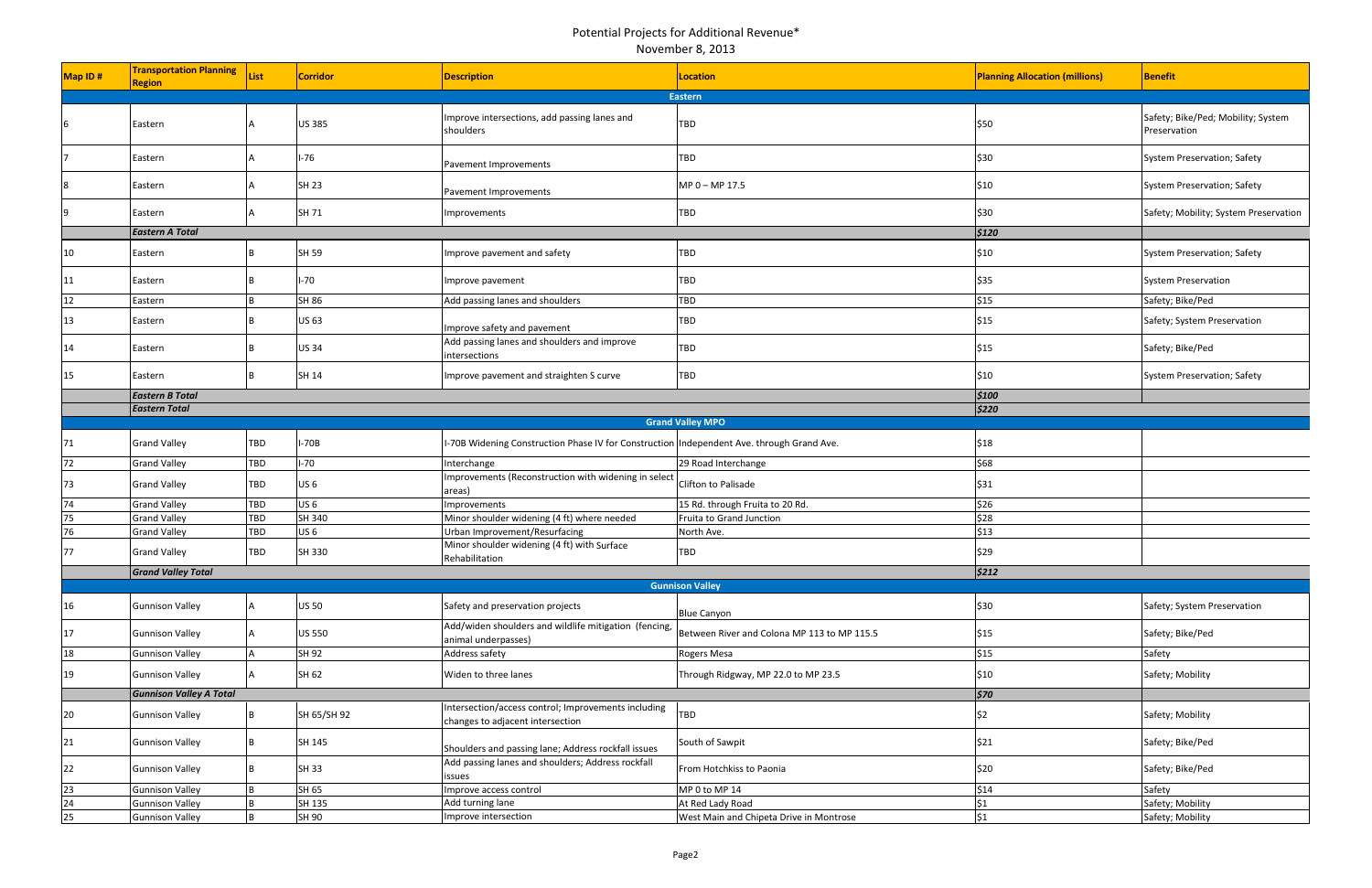| Map ID# | <b>Transportation Planning</b><br><b>Region</b> | <b>List</b> | <b>Corridor</b>                             | <b>Description</b>                                                                                                                                                                      | Location                                           | <b>Planning Allocation (millions)</b> | <b>Benefit</b>                                     |
|---------|-------------------------------------------------|-------------|---------------------------------------------|-----------------------------------------------------------------------------------------------------------------------------------------------------------------------------------------|----------------------------------------------------|---------------------------------------|----------------------------------------------------|
| 26      | <b>Gunnison Valley</b>                          |             | <b>US 50</b>                                | Main Street improvements in conjunction with bypass Through Delta                                                                                                                       |                                                    | lS3                                   | Safety                                             |
|         | <b>Gunnison Valley B Total</b>                  |             |                                             |                                                                                                                                                                                         |                                                    | \$62                                  |                                                    |
|         | <b>Gunnison Valley Total</b>                    |             |                                             |                                                                                                                                                                                         |                                                    | 5132                                  |                                                    |
|         |                                                 |             |                                             |                                                                                                                                                                                         | <b>Intermountain</b>                               |                                       |                                                    |
| 27      | ntermountain                                    |             | $I-70$                                      | -70 interchanges                                                                                                                                                                        | Intermountain TPR                                  | \$30                                  | Safety; Mobility                                   |
| 28      | ntermountain                                    |             | <b>SH 82</b>                                | Capacity Improvements                                                                                                                                                                   | <b>Glenwood Springs</b>                            | \$30                                  | Safety; Mobility                                   |
| 29      | ntermountain                                    |             | $I-70$                                      | EB and WB on/off ramp geometry                                                                                                                                                          | Dowd Junction                                      | \$18                                  | Safety; Mobility                                   |
| 30      | <b>Intermountain</b>                            |             | SH <sub>9</sub>                             | Alignment or on existing align per ROD-                                                                                                                                                 | <b>Iron Springs</b>                                | \$18                                  | Safety; Mobility                                   |
| 31      | <b>Intermountain</b>                            |             | <b>SH 24</b>                                | Add NB and SB passing lanes in two locations                                                                                                                                            | Between Minturn and Leadville                      | \$20                                  | Safety; Mobility                                   |
|         | <b>Intermountain A Total</b>                    |             |                                             |                                                                                                                                                                                         |                                                    | 5116                                  |                                                    |
| 32      | ntermountain                                    |             | $I-70$                                      | Climb lanes                                                                                                                                                                             | <b>Vail Pass</b>                                   | \$130-\$150                           | Safety; Mobility                                   |
|         | <b>Intermountain B Total</b>                    |             |                                             |                                                                                                                                                                                         |                                                    | \$130-\$150                           |                                                    |
|         | <b>Intermountain Total</b>                      |             |                                             |                                                                                                                                                                                         |                                                    | \$146-\$166                           |                                                    |
|         |                                                 |             |                                             |                                                                                                                                                                                         | <b>North Front Range MPO</b>                       |                                       |                                                    |
| 77      | North Front Range                               | TBD         | $1-25$                                      | N/A                                                                                                                                                                                     | <b>TBD</b>                                         | \$120                                 |                                                    |
|         |                                                 |             |                                             |                                                                                                                                                                                         |                                                    |                                       |                                                    |
| 78      | North Front Range                               | TBD         | <b>US-34</b>                                | N/A                                                                                                                                                                                     | <b>TBD</b>                                         | \$50                                  |                                                    |
| 79      | North Front Range                               | TBD         | <b>Transportation Systems</b><br>Management | N/A                                                                                                                                                                                     | <b>TBD</b>                                         | \$30                                  |                                                    |
| 80      | North Front Range                               | <b>TBD</b>  | Major Rehabilitation                        | N/A                                                                                                                                                                                     | TBD                                                | \$30                                  |                                                    |
| 81      | North Front Range                               | TBD         | <b>US-85</b>                                | N/A                                                                                                                                                                                     | <b>TBD</b>                                         | \$25                                  |                                                    |
| 82      | North Front Range                               | TBD         | <b>US-287</b>                               | N/A                                                                                                                                                                                     | <b>TBD</b>                                         | \$25                                  |                                                    |
| 83      | North Front Range                               | <b>TBD</b>  | <b>Other Regional Corridors</b>             | N/A                                                                                                                                                                                     | <b>TBD</b>                                         | \$20                                  |                                                    |
|         | <b>North Front Range Total</b>                  |             |                                             |                                                                                                                                                                                         |                                                    | \$300                                 |                                                    |
|         |                                                 |             |                                             |                                                                                                                                                                                         |                                                    |                                       |                                                    |
| 33      | <b>Northwest</b>                                |             | SH.9                                        | Widening shoulders, building wildlife crossings and<br>improving pavement                                                                                                               | <b>TBD</b>                                         | \$20                                  | Safety; Bike/Ped; System Preservation              |
| 34      | Northwest                                       |             | <b>US 40</b>                                | Adding shoulders and passing lanes and improving<br>pavement                                                                                                                            | <b>TBD</b>                                         | \$35                                  | Safety; Bike/Ped; Mobility; System<br>Preservation |
| 35      | Northwest                                       |             | <b>US 40</b>                                | Improve intersection                                                                                                                                                                    | Steamboat Springs: Elk River Rd and Downhill Drive | \$9                                   | Safety; Mobility                                   |
|         | Northwest A Total                               |             |                                             |                                                                                                                                                                                         |                                                    | $\frac{1}{564}$                       |                                                    |
|         |                                                 |             |                                             |                                                                                                                                                                                         |                                                    |                                       |                                                    |
| 36      | Northwest                                       |             | SH 131                                      | Improve roadway                                                                                                                                                                         | North & south of Oak Creek                         | \$16                                  | System Preservation; Safety; Mobility;<br>Bike/Ped |
| 37      | Northwest                                       |             | SH 13                                       | Improve roadway                                                                                                                                                                         | South of Meeker                                    | \$20                                  | System Preservation;Safety; Mobility               |
|         | Northwest B Total                               |             |                                             |                                                                                                                                                                                         |                                                    | 536                                   |                                                    |
|         | <b>Northwest Total</b>                          |             |                                             |                                                                                                                                                                                         |                                                    | 5100                                  |                                                    |
|         |                                                 |             |                                             |                                                                                                                                                                                         | <b>Pueblo Area Council of Governments</b>          |                                       |                                                    |
| 84      | PACOG                                           | TBD         | $I-25$                                      | Ilex to 13th                                                                                                                                                                            | Ilex to 13th                                       | \$90.0                                |                                                    |
| 85      | PACOG                                           | TBD         | <b>US 50</b>                                | Widen EB US 50 to 3 lanes, widen WB US 50 east of<br>BNSF crossing to 3 lanes, build 3 WB lanes at Pueblo<br>Blvd. just north of EB lanes, and onvert existing WB<br>lanes to jughandle | West of Pueblo Blvd. to Wills Blvd.                | \$16.2                                |                                                    |
| 86      | PACOG                                           | TBD         | <b>US 50</b>                                | Widen US 50 to 3 lanes each direction                                                                                                                                                   | West of Purcell Blvd. to west of Pueblo Blvd.      | \$9.8                                 |                                                    |
| 87      | PACOG                                           | TBD         | <b>US 50</b>                                | Construct 3rd NB lane at mainline US 50<br>intersection and construct a dedicated through lane at Pueblo Blvd.<br>jughandle intersection                                                |                                                    | \$0.6\$                               |                                                    |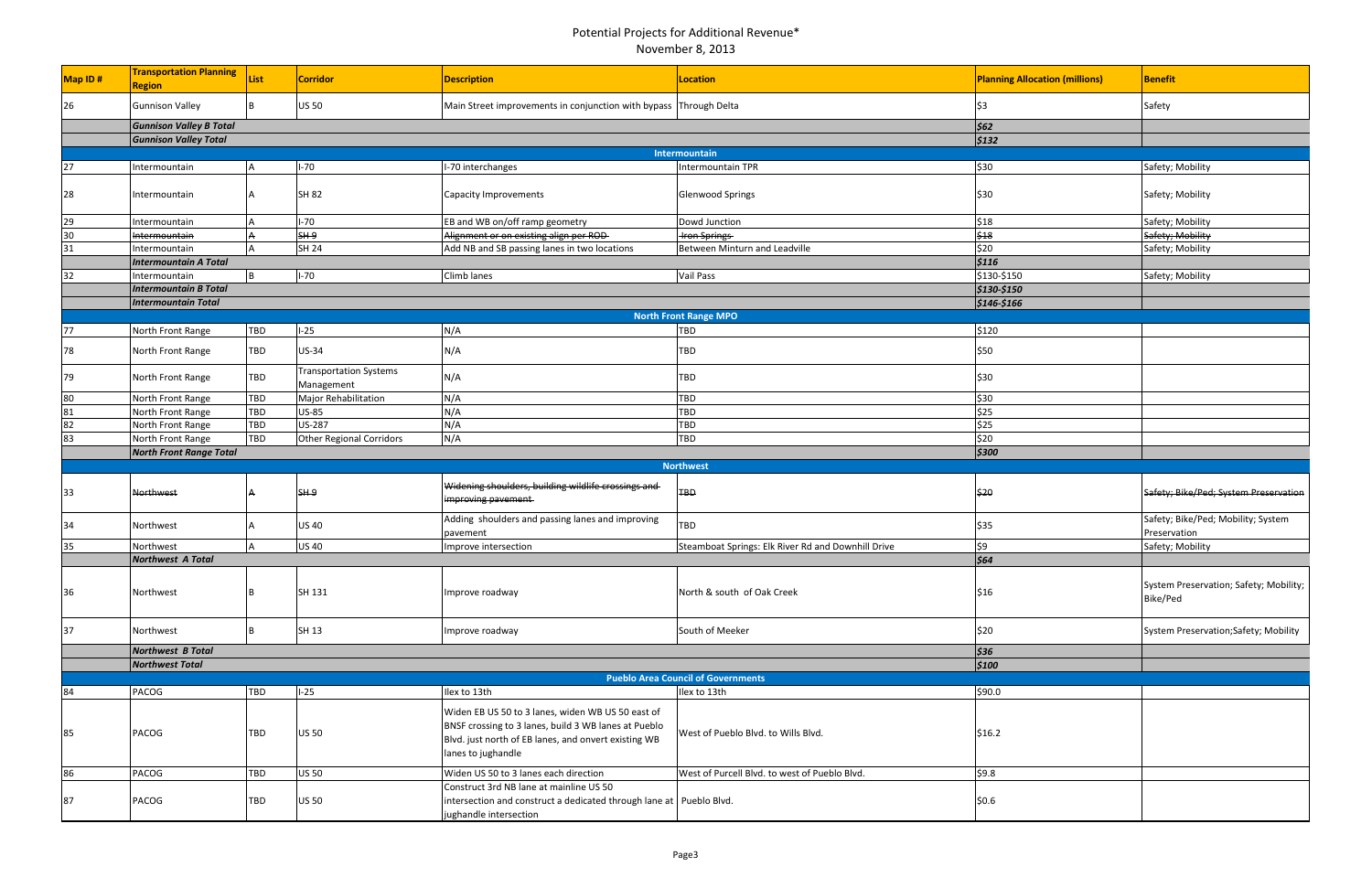| Map ID# | <b>Transportation Planning</b><br><b>Region</b> | List       | <b>Corridor</b> | <b>Description</b>                                                                                                                                       | <b>Location</b>                                          | <b>Planning Allocation (millions)</b> | <b>Benefit</b>                                       |
|---------|-------------------------------------------------|------------|-----------------|----------------------------------------------------------------------------------------------------------------------------------------------------------|----------------------------------------------------------|---------------------------------------|------------------------------------------------------|
| 88      | <b>PACOG</b>                                    | TBD        | <b>US-50</b>    | Construct jughandle in NW & NE quadrants and<br>construct 3rd SB lane at mainline US 50<br>intersection                                                  | Purcell Blvd.                                            | \$3.4                                 |                                                      |
| 89      | PACOG                                           | TBD        | <b>US 50</b>    | Construct 4th NB & 3rd SB lane at mainline US 50<br>intersection and ontinue new NB lane as 2nd through Pueblo Blvd.<br>lane past jughandle intersection |                                                          | \$1.0                                 |                                                      |
| 90      | PACOG                                           | <b>TBD</b> | <b>US 50</b>    | Construct jughandle in SW & SE quadrants                                                                                                                 | Purcell Blvd.                                            | \$3.7                                 |                                                      |
|         | <b>PACOG Total</b>                              |            |                 |                                                                                                                                                          |                                                          | \$125                                 |                                                      |
|         |                                                 |            |                 |                                                                                                                                                          | <b>Pikes Peak Area Council of Governments</b>            |                                       |                                                      |
|         | <b>PPACG</b>                                    | TBD        | $+25$           | Interchange                                                                                                                                              | Cimarron                                                 | \$55                                  |                                                      |
|         | <b>PPACG</b>                                    | TBD        | $+25$           | <b>Interchange</b>                                                                                                                                       | Fillmore                                                 | \$43                                  |                                                      |
| 90      | <b>PPACG</b>                                    | TBD        | <b>US-24</b>    | Interchange                                                                                                                                              | US 24 and 8th                                            | \$60                                  |                                                      |
| 91      | <b>PPACG</b>                                    | TBD        | <b>SH-83</b>    | Widening                                                                                                                                                 | Powers South                                             | \$9                                   |                                                      |
| 92      | <b>PPACG</b>                                    | <b>TBD</b> | SH-83           | Interchange                                                                                                                                              | <b>Powers Stewart</b>                                    | \$40                                  |                                                      |
| 93      | PPACG                                           | TBD        | SH-83           | <b>Powers Extension</b>                                                                                                                                  | I-25 to SH 83                                            | \$100                                 |                                                      |
|         | <b>PPACG</b>                                    | TBD        | SH-83           | Interchange                                                                                                                                              | Powers / Old Ranch                                       | \$9                                   |                                                      |
| 94      | <b>PPACG</b>                                    | <b>TBD</b> | <b>US-24</b>    | Realignment                                                                                                                                              | US 24 / Meridian                                         | \$8.4                                 |                                                      |
| 95      | <b>PPACG</b>                                    | <b>TBD</b> | <b>US-24</b>    | Widening                                                                                                                                                 | 8th St. to 21st                                          | \$30                                  |                                                      |
| 96      | <b>PPACG</b>                                    | TBD        | <b>US-24</b>    | Devolution                                                                                                                                               | Colorado Ave Business Route                              | \$9                                   |                                                      |
| 97      | <b>PPACG</b>                                    | <b>TBD</b> | <b>US-24</b>    | Widening                                                                                                                                                 | Falcon Highway to Ellicott Highway                       | \$27                                  |                                                      |
| 98      | PPACG                                           | <b>TBD</b> | SH-83           | Powers Central Freeway, Various Intersection<br>Improvements from Research to Constitution                                                               | TBD                                                      | \$126                                 |                                                      |
|         | <b>PPACG Total</b>                              |            |                 |                                                                                                                                                          |                                                          | \$486                                 |                                                      |
|         |                                                 |            |                 |                                                                                                                                                          | <b>South Central</b>                                     |                                       |                                                      |
| 38      | South Central                                   |            | SH 350          | Add shoulders and resurface                                                                                                                              | <b>TBD</b>                                               | \$20                                  | Safety; System Preservation; Bike/Ped                |
| 39      | South Central                                   |            | <b>US 160</b>   | Add shoulders and resurface; Resurface; Add turn<br>lanes                                                                                                | From Trinidad east; West of Walsenburg (NHS); at CR450   | \$20                                  | Safety; System Preservation;<br>Bike/Ped; Operations |
|         | South Central A Total                           |            |                 |                                                                                                                                                          |                                                          | $\frac{1}{2}40$                       |                                                      |
| 40      | South Central                                   |            | SH 12           | Add shoulders for 5 miles                                                                                                                                | TBD                                                      | \$8                                   | Safety; Bike/Ped                                     |
| 41      | South Central                                   | IB.        | $I-25$          | New traffic signal; Reconstruct part of frontage road                                                                                                    | Exit 11                                                  | \$2                                   | Safety; Operations; Mobility; System<br>Preservation |
| 42      | South Central                                   |            | $I-25C$         | Exit improvements and widen shoulders                                                                                                                    | Exit 52; Business Route 1-25C from Bridge to Walsenburg  | \$5                                   | Safety; Bike/Ped                                     |
| 43      | South Central                                   |            | <b>SH 12</b>    | Rockfall mitigation at various locations                                                                                                                 | <b>TBD</b>                                               | \$5                                   | Safety                                               |
|         | <b>South Central B Total</b>                    |            |                 |                                                                                                                                                          |                                                          | $ $ \$20                              |                                                      |
|         | <b>South Central Total</b>                      |            |                 |                                                                                                                                                          |                                                          | \$60                                  |                                                      |
|         |                                                 |            |                 |                                                                                                                                                          | <b>Southeast</b>                                         |                                       |                                                      |
| 44      | Southeast                                       |            | <b>US 287</b>   | Passing lanes                                                                                                                                            | Oklahoma state line to Kit Carson                        | \$25                                  | Safety; Mobility                                     |
| 45      | Southeast                                       |            | <b>US 50</b>    | Combination of passing lanes and 4-laning                                                                                                                | Strategic locations from Pueblo to the Kansas state line | \$25                                  | Safety; Mobility                                     |
|         | <b>Southeast A Total</b>                        |            |                 |                                                                                                                                                          |                                                          | \$50                                  |                                                      |
| 46      | Southeast                                       | R.         | US 50 / US 287  | Reliever route                                                                                                                                           | <b>Around Lamar</b>                                      | \$60                                  | Mobility                                             |
|         | <b>Southast B Total</b>                         |            |                 |                                                                                                                                                          |                                                          | \$60                                  |                                                      |
| 47      | Southeast                                       |            | SH 96           | Shoulder improvements                                                                                                                                    | TBD                                                      | \$20                                  | Safety; Bike/Ped; Mobility                           |
| 48      | Southeast                                       |            | <b>US 287</b>   | Passing lanes                                                                                                                                            | Oklahoma state line to Kit Carson                        | \$15                                  | Safety; Mobility                                     |
| 49      | Southeast                                       |            | <b>US 50</b>    | Combination of passing lanes and 4-laning                                                                                                                | TBD                                                      | \$15                                  | Safety; Mobility                                     |

| ing Allocation (millions) | <b>Benefit</b>                                       |
|---------------------------|------------------------------------------------------|
|                           |                                                      |
|                           |                                                      |
|                           |                                                      |
|                           |                                                      |
|                           |                                                      |
|                           |                                                      |
|                           |                                                      |
|                           |                                                      |
|                           |                                                      |
|                           |                                                      |
|                           |                                                      |
|                           |                                                      |
|                           |                                                      |
|                           |                                                      |
|                           |                                                      |
|                           | Safety; System Preservation; Bike/Ped                |
|                           | Safety; System Preservation;<br>Bike/Ped; Operations |
|                           | Safety; Bike/Ped                                     |
|                           | Safety; Operations; Mobility; System<br>Preservation |
|                           | Safety; Bike/Ped                                     |
|                           | Safety                                               |
|                           |                                                      |
|                           | Safety; Mobility                                     |
|                           | Safety; Mobility                                     |
|                           |                                                      |
|                           | Mobility                                             |
|                           | Safety; Bike/Ped; Mobility                           |
|                           | Safety; Mobility                                     |
|                           | Safety; Mobility                                     |